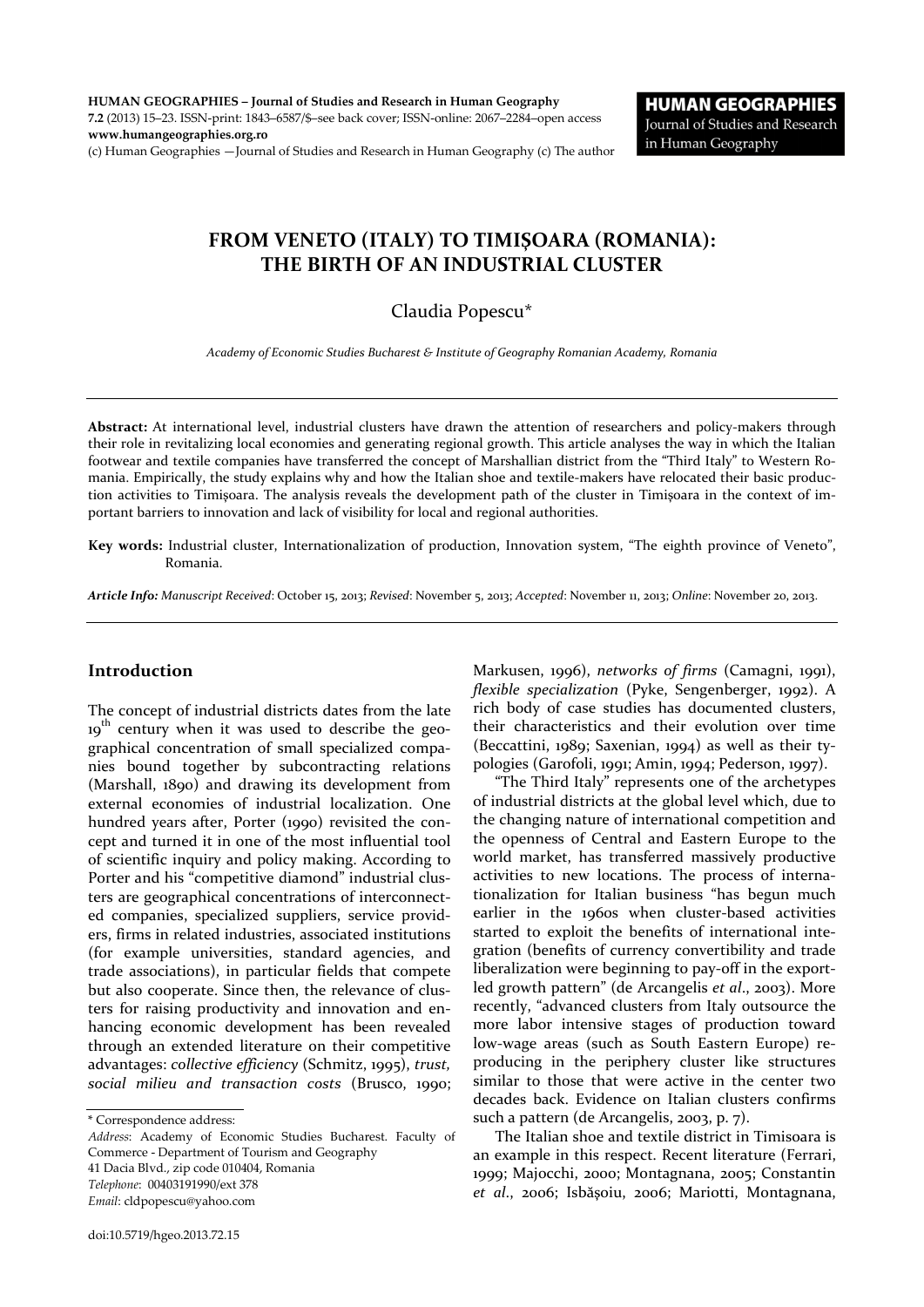2008) argued on the link between the delocalizationrelocalization of Italian firms and the theory of international trade trying to identify the new mechanisms at work ("district effect", "imitation effect") and their role in recreating the networks of production. The spontaneous emergence of the new "buyer-driven value chain" took place in early 1990s despite the lack of an institutionalized strategy on internationalization. Instead, the Italian SMEs followed a strategy characteristic to multinationals based on spatial dissociation of production stages. Another important contribution unpacks the changing role played by Italian firms in their district of origin and in that of destination, from marginal to central, and their subsequent capacity to trigger innovative learning and local development.

In that context, the paper focuses on how an industrial cluster is re-constructed and work in a foreign location within the framework of globalization. Building on the example of the Italian district in Timişoara, this contribution offers insights into the changing position of the relocated companies (suppliers and subcontractors in their home district and leader companies in Timişoara "the eighth province of Veneto". The local entrepreneurial spin-off is in a close relation with this change. In addition to the understanding of district and imitation effects previously described by Italian scholars, the article extends the discussion from the productive to service activities, focusing on the role of geographical and cultural proximity in creating informal networks. Special attention is given to the analysis of innovative capacity of the new cluster. Its organizational poverty, partially inherited from the Italian cluster, is responsible for reduced chances to promote local collaboration, learning process and transfer of knowledge. The scale of setting objectives is down-sized from cluster to company level as a result of the shift of productive activities. The article highlights the way the recreation of a cluster in a new context fundamentally changes the initial convergent objectives related to a competitive cluster formation with acquired divergent objectives of firms in their attempt to stay competitive on the international market.

# The textile and footwear Italian cluster in Timişoara

Several European studies analyze the textile and footwear cluster in Timişoara. INCLUD (Interreg IIIB Cadses, 2003-2004) has identified potential clusters in the textile and software industry in the West Region, Timiş County. According to this study, textile and footwear industry is recording the highest specialization indexes, but the input-output analysis shows that there are not enough inter-company relations. Nevertheless, the textile industry, among other industries with major potential in forming clusters, has the advantage of having a homogeneous structure in company sizes. WEID (FP5, 2001-2004) defines a cluster in the footwear industry in Arad-Timişoara which included more than 300 companies and 32 thousand employees in 2001. The cluster is mainly made out of companies with Italian or German capital, and also Romanian companies resulted from the privatization of former state enterprises by subcontracting in the local productive system. The Italian presence is widely spread throughout Romania, but in the last few years there has been noticed a trend to concentrate in certain regions; the largest number of Italian investors is found in the West of Romania and especially in Timişoara (Rompress, 2005). In 2007, in Timişoara there were 420 Italian companies registered, with a capital of more than 2 million euro, which placed Italy on the first place in number of foreign companies and in the second place in invested capital (Starea economică, socială şi de mediu a Municipiului Timişoara, 2008, p. 54). In a previous study, the analysis of Italian exports in 1960-1970 has led to the simulation of the way in which clustering companies can generate the growth of exports in Bulgaria, Romania and Slovenia. According to the formulated scenarios (de Arcangelis *et al*., 2003), Romania distinguished itself through opportunities to increase the exports, taking into consideration the former evolution in the sectors with the highest potential in forming clusters and that already had a good exporting performance. Romania had a special status among the other analyzed countries because of the great number of companies that came from Italian districts at the beginning of the 1990s. Almost half of the companies in Timişoara come from the industrial district of Veneto (Mariotti, Montagnana, 2008), that is why some authors consider that Timişoara is the "eighth province of Veneto" (Isbăşoiu, 2006). The agglomeration of footwear producers in Timişoara includes more Italian producers than Romanian (Montagnana, 2005).

#### *Timişoara "the eighth province of Veneto" and the internationalisation of production*

Companies from industrial districts Veneto and Marches play an important role in the economy of the "Third Italy". Industrial cluster dominated by SMEs have an organizational structure based on subcontracting relations inside the vertically disintegrated productive chain. Veneto had almost 300 thousand active companies in 2000, accounting for 20% of the Italian textile companies, 10% of the leatherfootwear companies, 15% of the industrial machinery companies and the biggest industrial cluster in the world for medical optics (Isbăşoiu, 2006). Italian industrial districts are described by researchers as being closed SMEs systems which traditionally interact with the exterior through the two ends of the value chain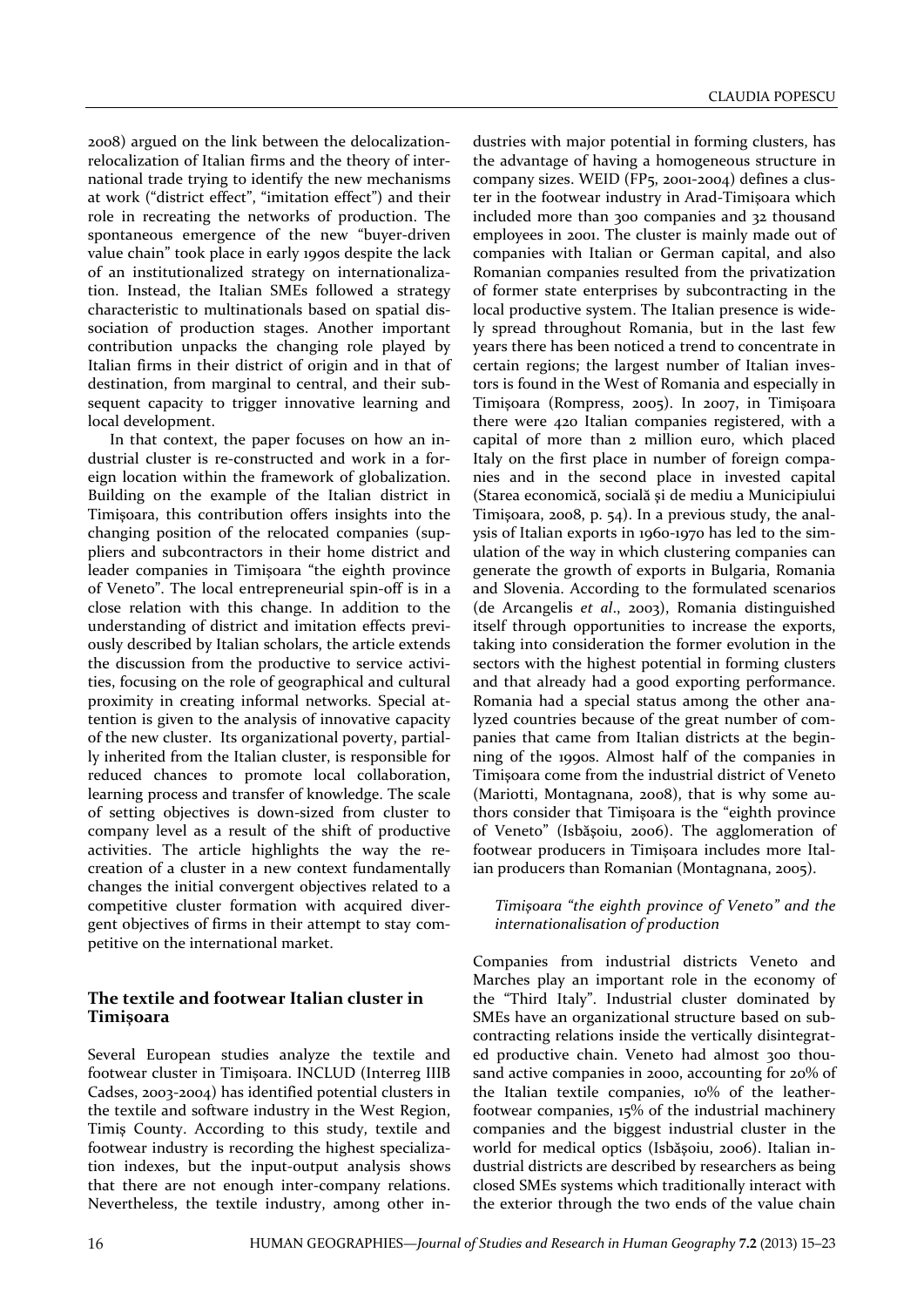(Becattini, 1989; Pyke *et al*., 1990; Markusen, 1996; Coro, 2000; Tattara *et al*., 2006). The crisis of Fordism and the progressive changes in the structure of demand oriented to high quality goods, as well as exchange policies have contributed to the transformation of industrial districts in Italy (Becattini, 1998). As a result, Italian companies have transferred production activities in Romania (and in other east-European countries) through foreign trade, cooperation agreements and direct foreign investments. The cooperation agreements were dominant in the 1990s; on their basis, Italian companies were exporting raw materials and intermediate products to Romanian subcontractors who processed them in finished products and exported them back to Italy. These cooperation agreements decreased drastically after 2000 and were replaced with foreign direct investments (Mariotti, Mutinelli, 2006). Only simple and standard operations are made in Romania, the more complex ones, requiring advanced equipments and machines, are made in Italy. The Veneto companies have gradually transferred to Romania the bottom phases of the production process, developing a "buyer-driven value chain" (Isbăşoiu, 2006). According to the Italian Institute of Exterior Commerce, 4,000 companies were operational and were hiring directly or indirectly 500 thousand people in Romania (Isbăşoiu, 2006). The transfer of activities took place despite the lack of an institutionalized strategy on internationalization (Tattara *et al.*, 2006). Highly qualified work force was a vital factor, thanks to companies like Guban, Filty, Banatim, especially that in the footwear industry, the cost of work force represents a significant part of the final production cost. Textile and confection factories have equally had an important role in the city economy and generated specialized work force (Uzinele Textile, Garofiţa, Pasmatex). Although the specialization in textile and footwear industry maintained itself in Timișoara in the second part of the  $20<sup>th</sup>$  century, there is a lack of vocational schools, which generates a deficiency in work force specialized in design or technology and reduces the ability of Romanian companies to take over activities with higher added value. The delocalization process was massive in the 1990s through "vertical investments" and the relocalization of the value chain due to low costs in the West of Romania (Majocchi, 2000).

#### *Relocation, production decentralization and spatial dissociation*

The delocalization mechanisms took two major forms: the "imitation effect" and the "district effect" (Isbăşoiu, 2006). According to the first mechanism, the companies from the Italian district relocated in Timişoara, were successful in the new location and became an example for the other companies. According to the second mechanism, small companies followed the leader-companies in order to maintain the collaboration relations and to reduce the uncertainties by retaining their membership to the production network. The small companies, once settled in Romania, extended their production and became leaders as well (Majochhi, 2000). Most of the delocalized companies had a spontaneous development, without coordination or planning strategy. Companies have relocated their production activities and tried to recreate the specific conditions of the Italian industrial district of origin.

Italian companies have developed a network of Romanian subcontracting companies to whom they cooperate in production. The relations are supplying relationships, where the Italian leader-companies play a coordination role (Majocchi, 2000). In some cases, the relationships are very flexible, without a signed contract, which suggests an environment based on trust between the Italian and the Romanian companies. Leader-companies offer technical consultancy by sending personnel sometimes on the long run, or by leasing equipment. Leader-companies put their supplier networks in a competition concerning prices and product quality standards, but this competition is also placed in a context of intense collaboration. Very intense relationships bring advantages to both sides: on one side, the leader-companies can ensure the quality standards in terms of market demand, and on the other side, partners can ensure the market outlet thanks to the stability of the relationship with the leader-company, through technical consultancy and the possibility to obtain human resources.

Although considered spontaneous, the internationalization of the companies from Italian industrial districts followed a strategy characteristic to multinationals based on spatial dissociation of production activities. The Italian SMEs borrowed the same model of production decentralization, holding only the strategic marketing activities, business relationship management, design, research-development, prototypes (Sammarra, Belussi, 2006), - while the basic production was moved to Romania. The leader-companies from the core of the production networks were not the only ones successful in the industry delocalization, but also the ones that had a marginal role inside the Italian district. The latter replicated the logics of the district and the behavior of leader-companies. After relocation, these companies maintained their strategic relationships with partners from Italy and became in the same time an example for Romanian companies. In their new location, many of these companies play the role of leader, a role that they could not have in the original district. By maintaining the relationships with the Italian district on one hand and gradually developing the internationalization process on the other, companies diminish the risks and uncertainties concerning decision-making and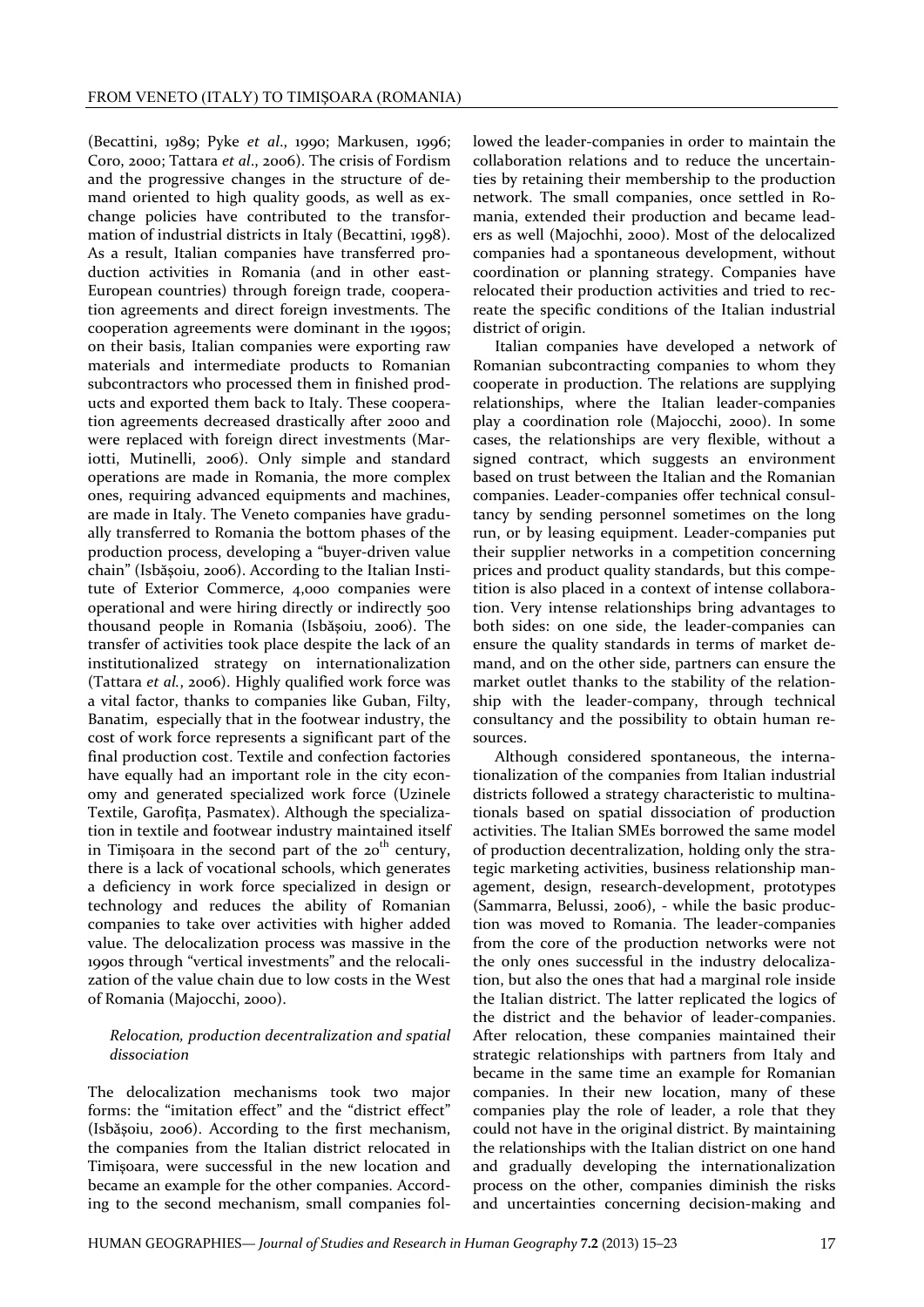access to information. At the end of the 1990s, the company agglomeration became stable which gradually created external economies that led to a cumulative process of cluster development. External economies result from a network made out of suppliers and specialized services companies, generated through vertical disintegration of production. The development of the production network helps reduce joint input costs because the economies resulted from the production costs of specialized suppliers are transferred at client level. Cost cutbacks also result from a highly qualified work force. All these are exclusive advantages for the companies inside the cluster and are not, usually, accessible for isolated companies. The footwear cluster in Timişoara is a satellite cluster made of various SMEs that cluster around one or more multinationals with a small endogenous growing potential due to the dependency on the core represented by MNEs; the textile cluster is a canonical one, with characteristics similar to the Marshallian Italian district dominated by SMEs from the same industry located in geographical proximity (according to classification provided by WEID, 2001-2004).

#### *How the cluster is born?*

Mariotti and Montagnana (2008) showed that in Timişoara there were 350 companies in the footwear and textile-garments industry. A detailed survey of 90 companies has clarified the way in which they were created: 37.7% through Italian investments, 35.5% through entrepreneurial spin-off, 16.6% through relocalization and 11.1% through the privatization of former Romanian state enterprises. Almost half of the analyzed companies are the result of the production internationalization process from the Italian northeastern district. The intense agglomeration of companies in the 1990s was followed by local competition, which generated innovation and entrepreneurship. More than a third of the companies analyzed were the result of entrepreneurial spin-off and showed a business environment open to managerial learning. The capacity to innovate is in direct relation with companies' characteristics and strategies. The branches of Italian companies are in their majority in the footwear industry. The Italian mother-company controls all the corporate processes and has the power of decision. Cooperation with Romanian partners is institutionally limited, reducing its impact upon the creation of local productive networks and the capacity of insertion in the social and economic environment. The companies created through entrepreneurial spin-off are owned by former employees of Romanian or Italian companies, especially from the textile industry. In general, they produce for the national market under their own brand; they have a simple organizational structure and a low technological level. The invested capital is reduced and in a

large part the work is manual, mostly in the footwear companies. The majority of the entrepreneurs do not have the management abilities required to develop the companies. These companies do not have a stable production plan, but produce on demand; this makes them vulnerable due to production and income fluctuation.

The relocated companies are owned by Italian entrepreneurs who were suppliers or subcontractors in the Italian district. Their main buyer has relocated in Timişoara, and the partners followed him in order to maintain the production network. Romanian privatized companies are subcontractors of Italian multinationals or, in fewer cases, produce under their own brand. The innovation capacity of the companies is relatively low, being limited to the innovation of products through imitation, taking into consideration that almost half of them are subcontractors, and the rest of them, Italian multinationals. The characteristics of Italian companies are at least partially responsible for the limited transfer of knowledge. Two categories of companies are distinguished: relocated companies or branches of medium-sized multinationals that develop a strategy based on the reduction of work force costs, ready to relocate in more favorable economic and social contexts; and large size Italian branches that are interested in making changes and improving the level of work force because they produce high quality products, but they are interested only in exploiting the advantages given by the low cost of work force (Mariotti, Montagnana, 2008).

WEID (2001-2004) considers that there are two types of learning processes in business: internal learning by developing knowledge "step-by-step" and external learning by transferring knowledge into subcontracting relationships. Timişoara has an important potential in developing clusters (INCLUD, 2001-2004) and in transforming the local economy in an innovation-based economy. To this end, the economy in Timişoara has to take three steps: in the first phase of development, foreign direct investments have contributed to the creation of an entrepreneurial culture, although the local economy was not very clearly structured; the second phase marked the strengthening of investments flows, but the capacity to innovate was still premature; in the third phase, the development priority referred less to quantity and more to the quality of the investments (OECD LEED, 2004). It is necessary to cover all these developments phases especially in the context of long and medium term competition with other developed regions from Romania or the European Union. Timişoara has the advantage of being a "West-gate" city, with a high quality urban environment, universities with tradition (The Polytechnic University, the West University), scientific research centers and relatively attractive for foreign investments.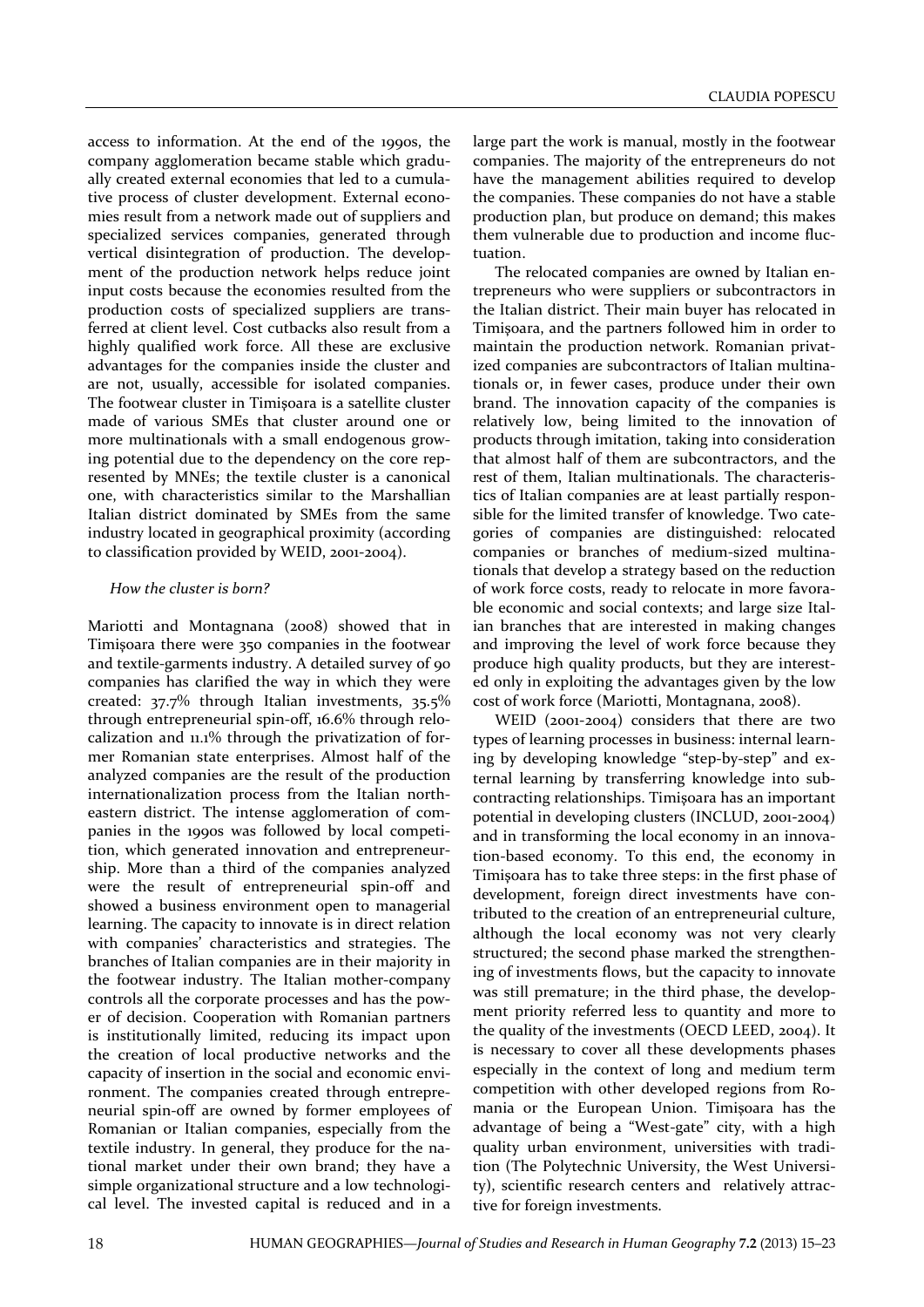The district effect is felt not only in the productive system, but also in the company service activities, especially in the financial ones. Italian banks localized branches in Timişoara: SanPaolo IMI, Banca Italo-Romena, Unicredito, Banca Intesa, Monte dei Paschi di Siena, Banca Popolare di Vicenza, Banca di Roma. Two causes arise: on one hand, in Romania there is an adverse credit system for SMEs, and cost of credits and the access to capital are mentioned among the main obstacles in doing business in Romania (OECD-BERD, 2003); on the other hand, the Italian cooperative credit system, with a tradition of more than 100 years represents an adequate scheme for financing the SMEs (OECD LEED, 2004) members of the industrial cluster (geographical and cultural proximity between banks and local companies is reflected in the creation of informal networks that reduce risky credits, support mutual development solutions, contribute in creating capital, having joint purposes and problems). The limited access to financing sources is another explanation for the low innovation capacity of the companies belonging to the cluster in Timişoara. Although before 2007 there were different financing programs and schemes available under the EU pre-accession funds, and after 2007 structural funds were available for Romania, the Italian and Romanian entrepreneurs claim that there is a lack of information regarding financing mechanisms and a lack of interest of commercial banks to collaborate more with business associations in order to create a reliable environment between banks and entrepreneurs and to contribute more efficiently in financing SMEs especially in the start-up phase, when they hold little assets. An important Italian community in Timişoara (3087 immigrants were registered between 1994-2008, from which a significant part are Italians) reflects in twin cities agreements between Timişoara and Italian cities (Faenza, 1991; Treviso, 2003; Palermo, 2005) and in the intense air transport relations between Timişoara and eight Italian cities, most of them having six flights per week: Venice, Bologna, Rome, Florence, Verona, Bergamo, Ancora, Bari (Starea economică, socială şi de mediu a Municipiului Timişoara, 2008). Besides a possible deficit in specialized work force, the footwear and textile cluster is confronting with the lack of an institutional framework that promotes inter-company cooperation in order to use the comparative advantages. The studies on emerging clusters have emphasized the fact that although national institutions are relevant, the local and regional political actors are more important. Municipality, the regional development agency and the chamber of commerce and industry play an important part in developing the public-private partnership. WEID (2001-2004) concluded in saying that public institutions should be more present and should improve their services, if the majority of the companies included in the Timişoara cluster did not know what their offer for the business environment was. That is why companies' access to information and diffusion of information was one of the most important aspects of industrial policy, besides the education and specialization of work force. In perspective, companies and institutional actors preferred policies that developed the physical infrastructure, business incubators and professional abilities of the work force. Although in the middle of the 2000s the footwear cluster was already consolidated, its future developments depend on: technology transfer (companies inside the cluster developing vertical relationships by forming partnerships with foreign companies), specialized services for companies (entrepreneurs argue that a business incubator and a business support center are needed in order to raise the performance of local companies), internationalization strategies (cooperation agreements with other clusters in order to extend the joint learning processes).

#### *Why in Timişoara?*

All in all, the business environment in Timişoara is successful: the number of SMEs has increased by 80% between 2000 and 2006, and their turnover increased by 160% (Concept strategic de dezvoltare economică şi socială a zonei Timişoara 2000-2007). One of the explanations for this performance refers to an antibureaucracy program developed by the municipality at the end of which Timişoara was the first city in Romania to receive the "Timişoara-a 5 star city" certificate, which means that it is a city "open to investments" (idem, p.3). Through local development policy, Timişoara should become a center with high added value, well paid and highly qualified work force, knowledge transfer and intense business relationships. It needs a stable and simplified legislative framework and active dissemination of information regarding programs that support SMEs (OECD LEED, 2004), and not radical interventions from national policies. Moreover, sectoral policies become efficient if they are better prioritized and based on publicprivate partnerships.

The "successful story" of Timişoara is reflected also in the fact that, as opposed to other major cities in the country, Timişoara registered a positive net migration (57,868 people) between 1990 and 2008, which proves the capacity of demographic attraction and economic polarization of the city (Starea economică, socială şi de mediu a Municipiului Timişoara, 2008). Despite this inflow of population and implicitly work force, the economy of Timişoara was able to create job opportunities in response, so that in 2007, the unemployment rate of 3.5% was the lowest in the country (Concept strategic de dezvoltare economică şi socială a zonei Timişoara, 2000-2007, p. 19). The footwear and textile cluster has a major contribution in balancing the demand and offer on the local labour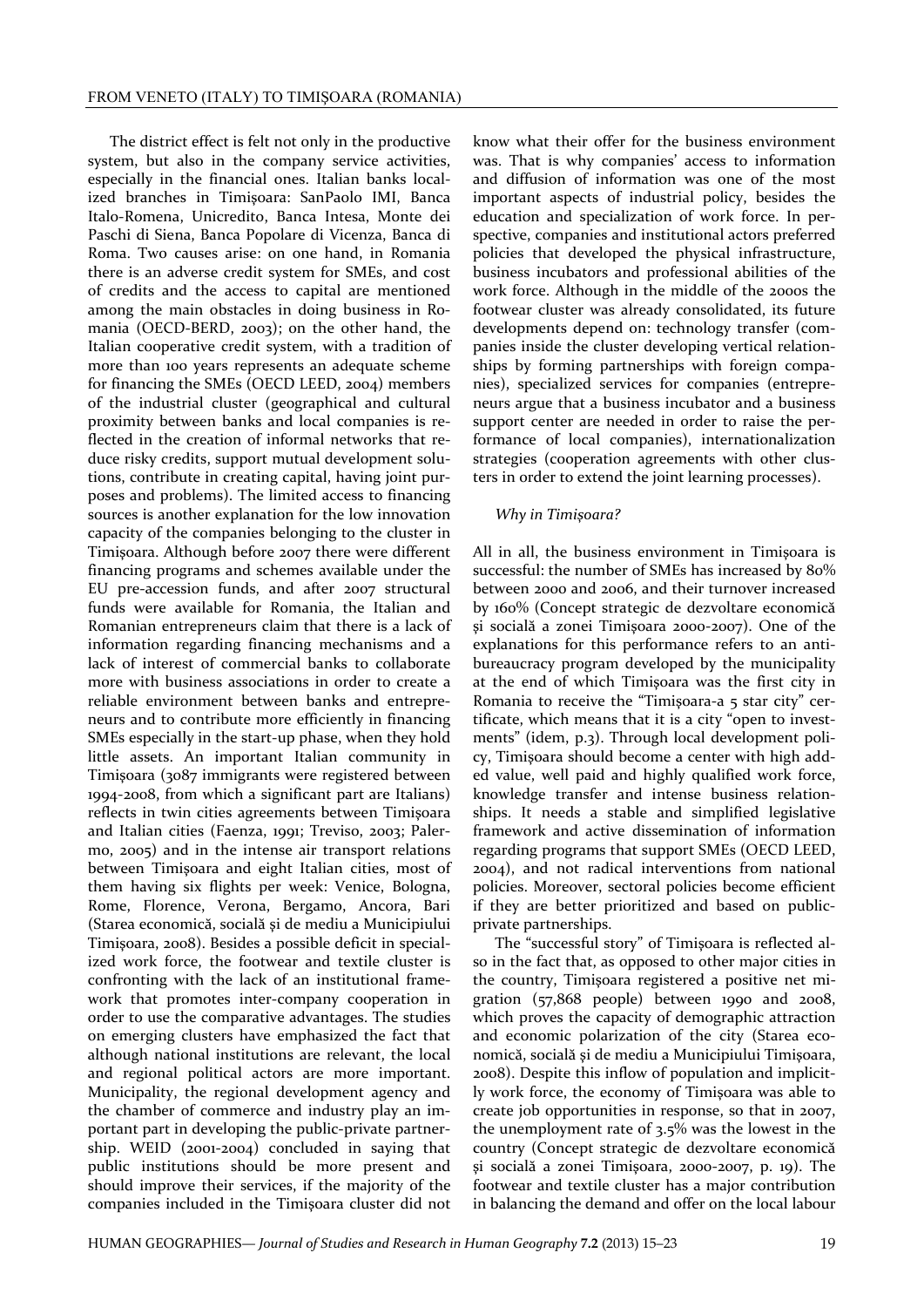market: in 2006, the footwear industry was the main employer in Timișoara, with 6,660 employees, followed by the textile and garments industry with 5,850 employees. Moreover, at a national level, although it was after a year of economic crisis, the footwear industry is the only one that registered a production increase of 25% in 2009 compared to the previous year, and to the textile and confection industry that has suffered a downfall (Financiarul, August 5, 2010).

Creating a stable network of producers and generating external economies are the premises for creating organizations and associations to promote local collaboration, the learning process and transfer of technological knowledge. These ensure abilities in areas like strategy, technology, market development that small companies cannot acquire, but that are necessary for important innovations. The Association of Italian enterprises in Romania was created in 2003, at the initiative of the Sistema Italia Romania Foundation. It has 300 members organized in branches in Bucharest, Timişoara, Cluj Napoca, Oradea and Iaşi and it has the purpose of representing Italian companies in Romania. One of the reasons for Italian entrepreneurs to accede to this professional association is the limited access to information and support services delivered by the local institutions involved in the development of the business environment. For example, the Chamber of Commerce and Industry of Timişoara through the Business Center offers consultancy to members, which are mostly medium or large companies (OECD LEEED, 2004). Small companies, as a large part of the companies from the footwear and textile cluster, do not benefit from access to these services.

#### *From "Marshall's Trinity" to "Triple Helix"*

The textile and footwear cluster represents essentially a replication of a traditional Italian district that respects the "Marshall's trinity", formed by labor market pooling, supplier specialization and knowledge spillovers. The cluster has a critical mass of Italian companies that have built themselves a network of Romanian suppliers and subcontractors. The lack of cultural barriers and the open multicultural environment at local level have generated a business environment based on trust with effects on the reduction of diverse uncertainties to which are confronted usually the small companies. In many cases, companies engage into transactions without signing formal contractual agreements; in exchange, they rely on mutual trust and social institutions, like traditional conventions that describe the quality and form of products, rules that regulate financial transactions, socially imposed sanctions against opportunistic behavior. From this point of view, the network of Italian and Romanian companies is based on morality that promotes the reduction of opportunistic behavior and

other forms of uncertainty by supporting good reputation and emphasizing the feeling of belonging to a community. The result is a social and economic network that stimulates competition but also social accountability. Knowledge transfer is reflected on one hand in the formation of the value chain, and on the other, in the creation of new companies by entrepreneurial spin-off. The presence of Italian companies is a development opportunity, allowing local companies to have advantages from the transfer of abilities and technology. Nonetheless, this opportunity appears not to be put forward enough, by lack of a policy to support the development of a network of local companies in order to obtain a better technological and market autonomy and to create downstream and upstream connections within the production chain (Constantin *et al*., 2006). The cluster is confronting with a few obstacles that impede companies from forming innovative systems or function efficiently.

Firstly, the objectives are fragmented at the level of individual companies and do not appear to belong to the cluster objectives in their whole. The majority of the Italian companies exploit the conjunctural advantages related to the cost of work force, which reduces the pressure for innovation and investments upon companies. According to the logics of "Porter's diamond", the footwear and textile cluster has the availability of resources and the access to information as strong points and the strategies of companies and the pressure to innovate and invest as weak points. The insertion of Italian companies in the local network is limited, their objectives being mostly different from the local and regional development objectives.

Secondly, the cluster is confronting an organizational "poverty" which results from not having enough knowledge infrastructure to stimulate joint learning. The constitutive companies have a reduced ability to build organizations relevant for innovation stimulation because of spread decision-taking power, insufficient financial resources and lack of cluster development objectives. Industrial specialization and spatial proximity create a potential of interaction that leads to dense local relationships, but does not necessary lead to an innovative regional system. Recent studies have identified in the West Region eight potential clusters: car parts, technology of information and communication, constructions and materials, publishing and editing, tourism, agro-alimentary, car and textile production. Among these, only two of them, the car parts and the IT&C clusters met the criteria concerning cooperation relationships and supplying innovative services (Guth, Coşniţă, 2010). According to this cluster mapping exercise, the footwear cluster seemed to lack visibility and the textile cluster was invalidated when applying the cooperation and innovation criteria.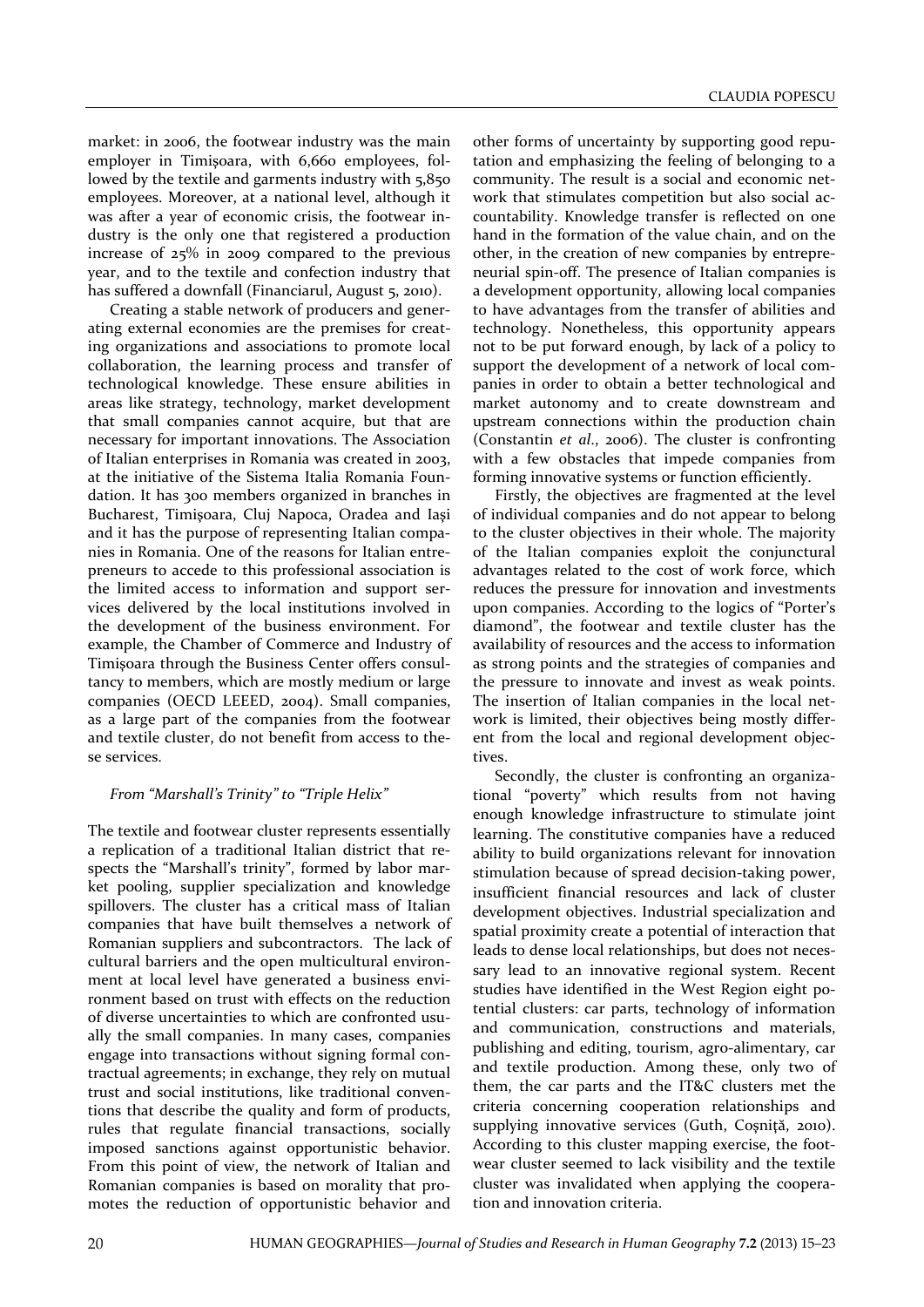The evolution towards the "Triple Helix" model imposes the elimination of anti-innovation barriers generated by organizational poverty, a certain kind of fragmentation (decisional and concerning objectives) and institutional, cultural and social "lock-in" of the business environment. The Italian companies come from clusters with different characteristics: for example, the cluster from Verona (relocated in Timişoara) produce traditional footwear by using "low-tech" machines and equipments. Process and product innovations are more frequent, and the most popular knowledge source is "learning by doing", by drawing knowledge from suppliers, clients and other companies. In opposition to this, the companies from Montebelluna are specialized in ski and sports footwear which rely mostly on process, product and infrastructure innovations. Most of the companies have research-development departments that produce a few hundred patents every year. The high innovative level of the production was in fact the main factor in the development of companies inside the cluster and attracting foreign investments. Companies from both clusters also have a common characteristic: they have developed and grown without a relevant support from local or regional institutions. Most of the entrepreneurs and institutions do not think that they share many joint interests. In the case of the two clusters, there are few institutions to play a direct part in supporting the creation and diffusion of knowledge (WEID, 2005). Italian companies have the same approach towards local and regional institutions of Timişoara.

# Conclusions

This study has explored the different dimensions of industrial cluster as a result of the internationalization of production and how it can be understood through the analytical lenses of vision, cooperation and regional development policy. The shoe-makers and textile producers in Timişoara, both Romanian and Italian, although they retain their influence on the local economy, they do not share the same vision. In order to trigger growth, the firms of the cluster have to create a vision based on a common purpose and joined efforts and, in our particular case, a shift to a higher level of organization is needed. But, apart from the relations of production, the companies seem to have divergent objectives. According to this, they can be classified in three categories. Medium-sized Italian firms following an investment strategy based on labor cost reduction are ready to relocate if wages in Timişoara will increase, therefore they are not interested in change and in sharing a vision. Smallsized Romanian firms following a survival strategy are not particularly empowered with change-inducing capacity (they are rooted in the area and produce for the local market but have low level human resources and lack innovative power).

The only category of firms able to produce change are the big Italian and Romanian companies, MNEs branches or former state-owned enterprises, supplying the international markets with high quality products. They promote professional skills and technological innovation, but are poorly embedded in the territory, either because they exploit lower labor cost or take advantage of the international trade opportunities. One of the consequences is that each company promotes its own vision rather than share a common vision of the cluster. The companies do not show any interest in constructing an identity and creating a sense of belonging to the same business community. Furthermore, they cooperate and form business networks but they do not involve in social processes and networks. They are weakly related to the educational and research-development infrastructure and the technological knowledge they have does not nourish the local economy. The innovative and knowledge management capacity at company level is at its lowest. Under these circumstances, Italian scholars raised this question on several occasions: is this a cluster or a concentration of firms based on geographical proximity? The answer is that despite its already long existence, the cluster is still potential (or emergent) and to become a fully-operational one it should enhance the local entrepreneurship supporting training for knowledge diffusion and spillovers and creating spin-off of new firms specialized in more value-added productive stages.

Apart from the divergent objectives of the companies, another reason explaining the lack of vision is that the cluster does not have a leadership. Although it has a critical mass of about 350-400 Italian companies and a consistent network of Romanian suppliers and customers, promoting leadership is not an easy task to do. The business organization of Italian entrepreneurs could be a substitute but was not able to play this role up to now. In the same time, the lack of vision generates the lack of visibility, the absence of a self-image of the cluster is projected at the level of local and regional authorities. Traditionally, the Italian entrepreneurs do not value the cooperation with local government. Consequently, they brought this practice from their district of origin to that of adoption. On the contrary, local authorities in Timişoara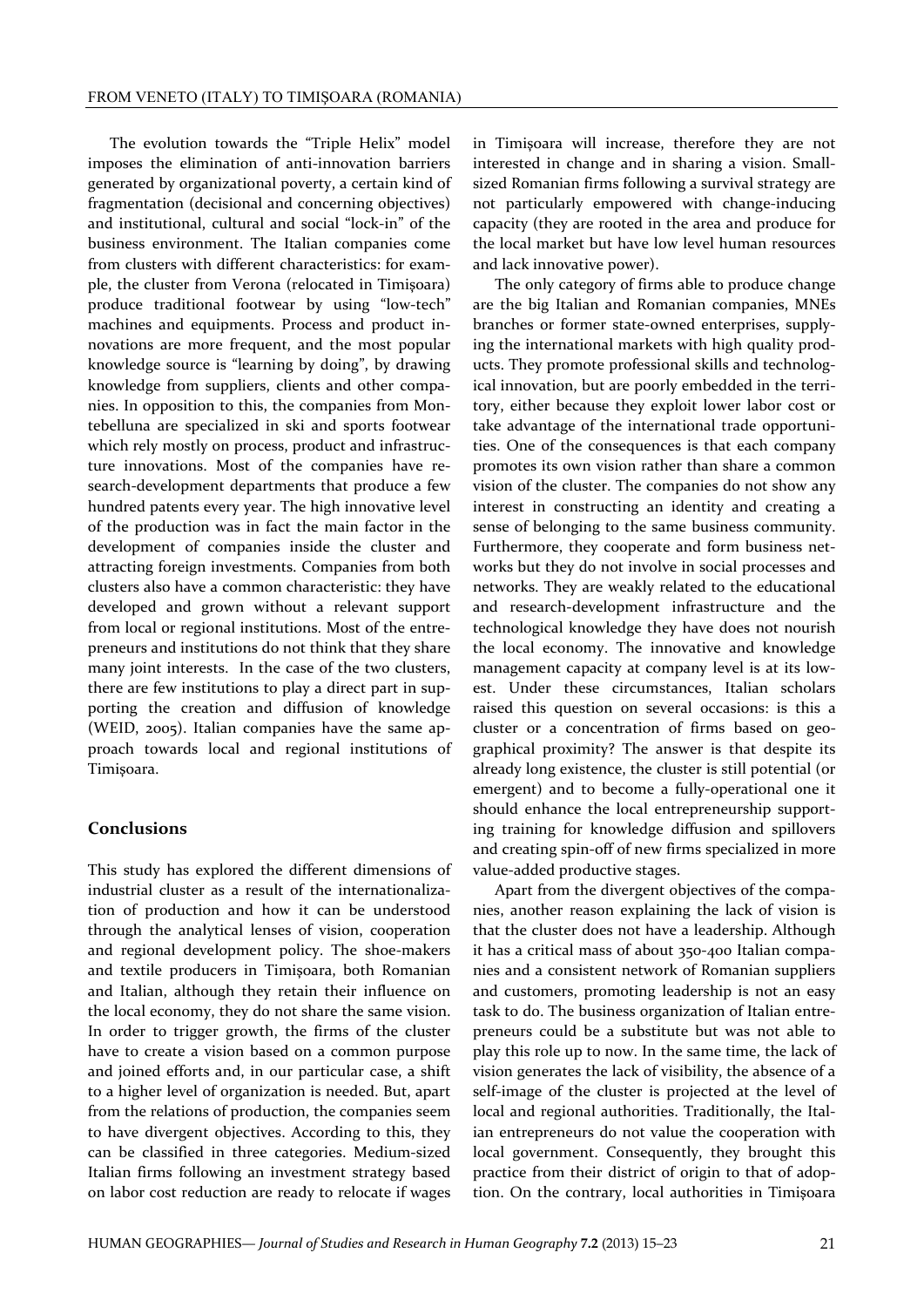acknowledge the role of footwear and textile sectors as the most important job-generating industries for the local economy. The local authorities act as powerful catalysts to encourage inter-firm relations and joint projects and to monitor information flows and the construction of the mutual trust and to support the organization of business networks. This seems to be a lesson-learned by local authorities and would be a valuable help for the further development of the shoe and textile cluster in Timişoara.

#### References

- Amin, A 2000, Industrial Districts<sup>'</sup>, in E Sheppard & T Barnes (eds), *A Companion to Economic Geography*, Oxford, Blackwell, pp. 149-168.
- Becattini, G 1990, The Marshallian Industrial District as a socio-economic notion', in F Pike, G Becattini & W Sengenberger (eds), *Industrial Districts and Inter-firm Cooperation in Italy*, International Institute for Labor Studies, Geneva.
- Brenner, T 2004, *Local Industrial Cluster Existence, Emergence and Evolution*, Routledge, London, 243 p.
- Brusco, S 1986, Small Firms and Industrial Districts: the experience of Italy̕, in D Keeble & E Wever (eds), *New Firms and Regional Development in Europe*, Croom Holm, London.
- Brusco, S 1990, The Idea of the Industrial District: its genesis̕, in F Pyke, G Becattini & W Sengenberger (eds), *Industrial Districts and Inter-firm Cooperation in Italy*, International Institute for Labor Studies, Geneva.
- Camagni, R 1991, Local "milieu", uncertainty and innovation network: towards a new dynamic theory of economic space̕, in R Camagni (ed), *Innovation Network: Spatial Perspectives*, Belhaven Press, London.
- Constantin, F, de Giusti, G & Tattara, G 2006, Il decentramento produtivo in Romania in tre distretti del Nord-Est̕, *Studi sull"Economia Veneta*, 5, pp. 1-23.
- Cuc, S & Tripa, S 2006, Clustere în industria de textile, confecţii şi pielărie din România̕, A*nalele Universitatii din Oradea*.
- de Arcangelis, G, Ferri, G & Padoan, PC 2003, Firms' Clustering and SEE Export Performance. Lessons from the Italian Experience, Working Paper, University of Rome.
- European Commission 2001-2004, "West-East Industrial Districts"(WEID), *5 th Framework Program*, European Union.
- Ferrari, RM 1999, *Small Enterprise Clusters for Local Development in Transition Context: the Case of Romania,* Bocconi University, Milan.
- Feser, E & Bergman, E 1999, *National Industry Cluster Templates: A Framework for Applied Regional Cluster Analysis*, Regional Studies.
- Guth, M & Cosnita, D 2010, Clusters and Potential Clusters in Romania. A Mapping Exercise̕, *Report*, 53 p.
- INTERREG IIIB CADSES 2003-2004, *Industrial Cluster Development (INCLUD)*.
- INTERREG IIIC CADSES 2006, *Cluster Management Guide, Guidelines for the Development and Management of Cluster Initiatives*, CLOE – Clusters Linked over Europe.
- Isbasoiu, GM 2006, Industrial Clusters and Regional Development. The Case of Timişoara and Montebelluna̕, *MPRA*, 32 p.
- Ketels, C, Lindqvist, G & Solvell, O 2006, Cluster Inititatives in Developing and Transition Economies̕, *Center for Strategy and Competitiveness*, Stockholm, 42 p.
- Krugman, P 1991, *Geography and Trade*, MIT Press, Cambridge, Ma.
- Majocchi, A 2000, Are Industrial Clusters Going International? The Case of Italian SMEs in Romania, Working Paper no. 12, Insubria University, Faculty of Economics.
- Mariotti, J & Montagnana, S 2008, Italian Investments in the Agglomeration of Timişoara in Romania: Threat and Opportunity for the Economic Development̕, *Romanian Journal of Regional Science*, 2, pp. 33-59.
- Mariotti, S & Mutinelli, M 2006, *Italia Multinazionale 2005*, Soveria Manelli, Rubetino Editore.
- Markusen, A 1996, Stick places in slippery space: a typology of industrial districts̕, *Economic Geography*, pp. 293-313.
- Marshall, A 1890, *Principles of Economics*, Macmillan, London.
- Montagnana, S 2005, Delocalization and Economic Development: Is Timişoara a Cluster? A Preliminary Study of the Footwear Industry, paper presented at the Micro and Macro Dynamics in the Development Process Seminar, Varese, Italy.
- Nuti, F 1990, *I Distretti Manifatturiera*, University of Bologna, Department of Economics, report for the CNR Study on Sistema delle Imprese.
- OECD LEED 2004, Cluster of Enterprises and the Internationalisation of SMEs: the case of the Romanian Region of Timişoara, Summary Report of the Seminar held by the OECD Local Economic and Employment Development, Timişoara, 24 May, 18 p.
- Paslaru, D 2004, *Catre o politica industriala bazata pe aglomerari economice competitive – Cluster (II), Identificarea clusterelor emergente in Romania*, Grupul de Economie Aplicata, 10 p.
- Piore, M & Sabel, C 1984, *The Second Industrial Divide: Possibilities for Prosperity*, Basic Books, New York.
- Popescu, C 2006, Industrial Restructuring, in Romania', in *Romania. Space, society, environment*, Romanian Academy, Institute of Geography, The Publishing House of the Romanian Academy, pp. 236-257.
- Popescu, C 2010, Industrial Clusters and Regional Development in Romania̕, *Human Geographies - Journal of Studies and Research in Human Geography*, vol. 4, issue 2, pp. 17-34.
- Porter, M 1998, *Clusters and the New Economics of Competition,* Harvard Business Review, Boston.
- Porter, M 2008, Clusters, Innovation, and Competitiveness: New Findings and Implications for Policy̕, *EU Conference on Innovation and Clusters*, Stockholm, January 22, 2008
- Primăria Timișoara 2008, Concept Strategic de Dezvoltare economică şi socială a zonei Timişoara, 2000-2007̕, *Evaluarea gradului de implementare*, 223 p.
- Primăria Timişoara 2008, *Starea economică, socială şi de mediu a municipiului Timişoara*, 169 p.